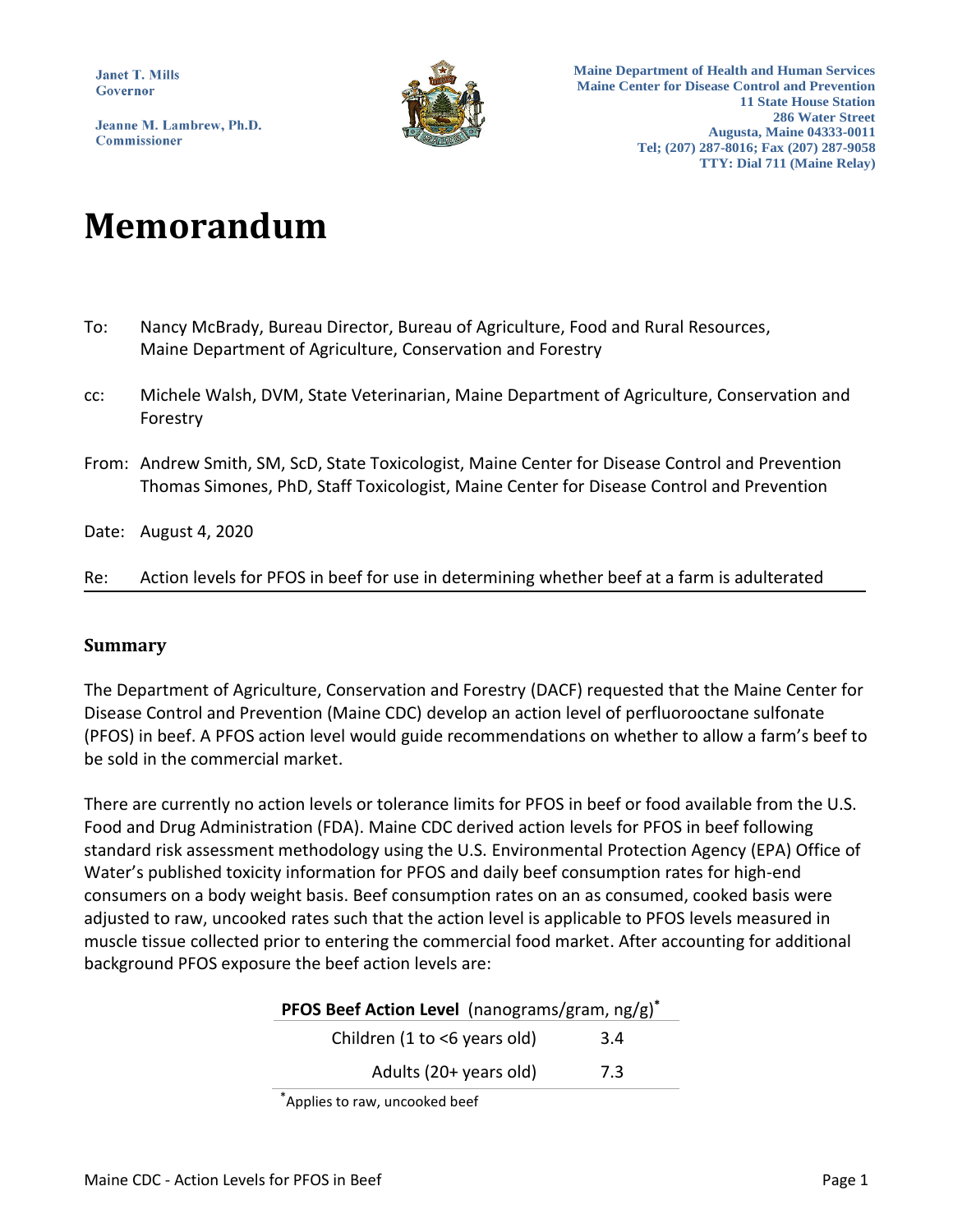# **PFOS action level derivation**

# General method

Action levels for PFOS in beef were derived following general health risk assessment methods (FR, 1992 and USEPA 2016). Action levels were calculated using the following equation:

PFOS action level  $(ng/g)$  = Reference dose (ng/kg body weight/day) Daily beef consumption  $(g/kg$  body weight/day)  $\times RSC$  (Equation 1)

The reference dose (RfD), a term commonly used by the U.S. EPA, in Equation 1 is a toxicity value that represents an estimate of an oral daily dose of a chemical below which there is likely to be minimal risk of any deleterious health effects even among sensitive sub-populations. Other agencies, e.g., the FDA, the European Food Safety Authority, refer to this threshold toxicity value as a tolerable or allowable daily intake. The denominator in Equation 1 is an exposure related term. In this case, the exposure term is daily beef consumption on a body weight basis. Beef consumption rates calculated on an as consumed cooked basis are converted to raw, uncooked consumption rates. The purpose of this conversion is to make the action level directly comparable to PFOS levels measured in muscle tissue post-slaughter prior to beef entering the consumer market. This also allows for comparison of PFOS levels in muscle tissue estimated from measured levels in samples of blood taken at the farm.

The relative source contribution (RSC) factor is a term which is used to account for other sources of exposure that are unrelated to beef consumption. The RSC factor is used when other exposures to a contaminant are expected and there is a risk management goal to ensure that total estimated exposure does not exceed the reference dose. The RfD, daily beef consumption rate, and RSC values used to derive the PFOS beef action level and the basis for their selection are discussed below.

## Action level equation inputs

## A. Reference dose

 $\overline{\phantom{a}}$ 

Maine CDC selected a RfD for PFOS of 20 nanograms per kg body weight per day (ng/kg/day)<sup>1</sup>. This RfD was developed by the U.S. EPA Office of Water in 2016 (USEPA, 2016). The U.S. EPA RfD was selected in order to be consistent with current risk assessment practices at federal agencies, including the FDA the federal agency responsible for establishing food tolerance levels. Use of the U.S. EPA PFOS RfD is consistent with the current derivation of risk assessment-based values in Maine, such as the cow's milk action level, the Maine Department of Environmental Protection's (Maine DEP) Remedial Action Guidelines (RAGs) for soil and water, and the Maine DEP's screening levels for the beneficial use of solid waste. Since 2016, several states have developed PFOS RfDs that are 4- to 10-fold lower than the U.S. EPA RfD (CA, 2019; MA, 2019; MI, 2019; MN, 2019; NH, 2019; NJ, 2019). Maine CDC typically relies on toxicity values developed by federal agencies, e.g., the U.S. EPA or the Agency for Toxic Substances

<sup>&</sup>lt;sup>1</sup> U.S. EPA typically presents RfDs in units of milligrams/kg-body weight/day. 20 ng/kg/day = 0.00002 mg/kg/day.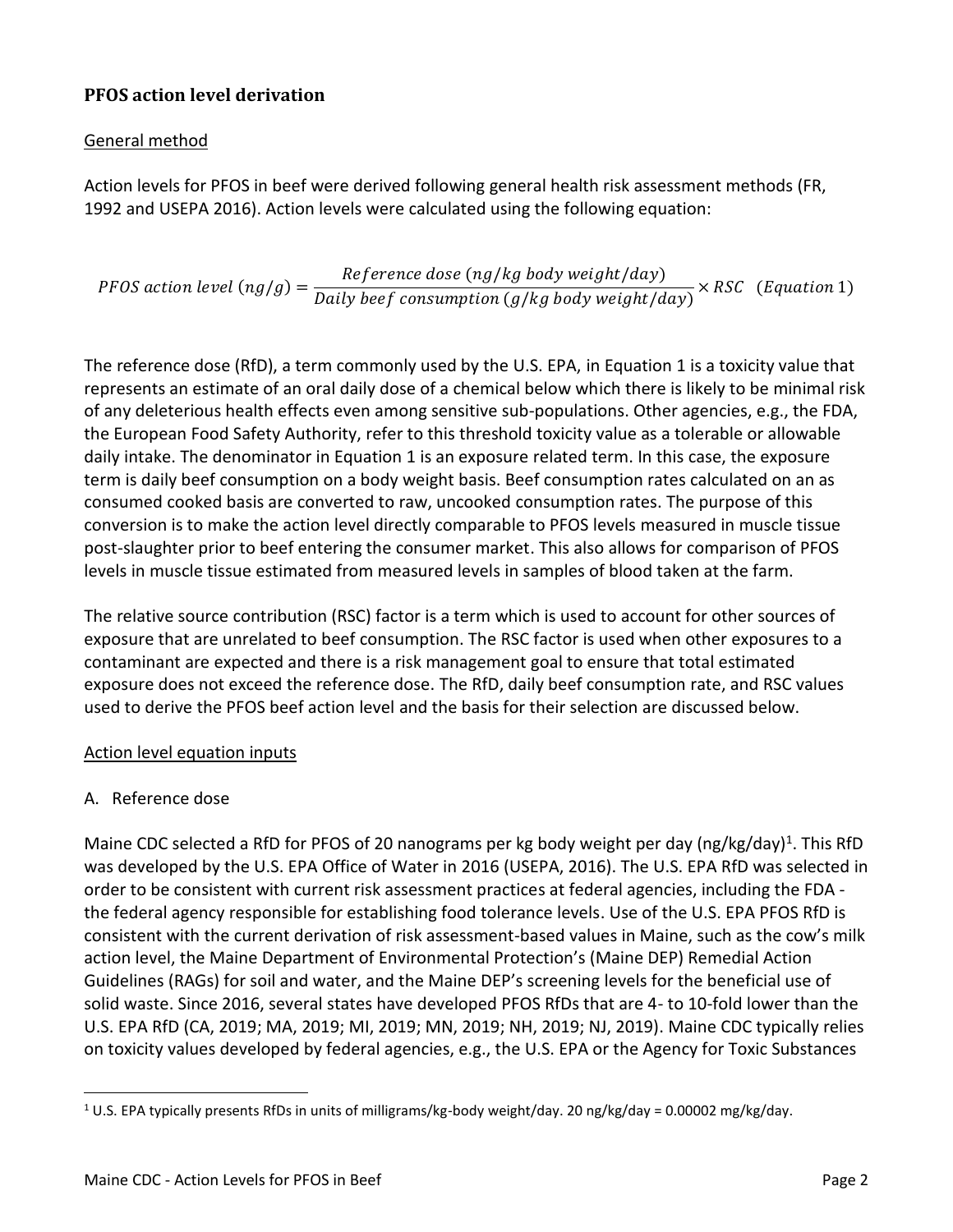and Disease Registry (ATSDR). ATSDR in 2018 published a draft minimum risk level (MRL), a toxicity value equivalent to an RfD, for PFOS that is 10-fold lower than the 2016 U.S. EPA value (ATSDR, 2018). However, the ATSDR draft profile for PFAS has not been finalized and the toxicity values remain draft. While Maine CDC is in the process of reviewing the states' varying PFOS RfD derivations, it has not yet developed a Maine-specific RfD for PFOS.

The U.S. EPA RfD is based on a developmental toxicity study in rats where there was an observed decrease in rat pup body weight in pups born to dams exposed to PFOS for six weeks prior to mating and throughout mating, gestation, and lactation (USEPA, 2016). In deriving the PFOS RfD, the U.S. EPA selected a 'no observable adverse effect level' (NOAEL), from this study. The NOAEL is the dose at which there is no corresponding health effect in the animal; in this case, the level at which there was no observed decrease in pup body weight.

The U.S. EPA utilized a species-specific pharmacokinetic model to calculate an average PFOS serum level in rat dams at the corresponding NOAEL. U.S. EPA then applied a simple pharmacokinetic model to extrapolate the calculated average serum level at the NOAEL in rats to an oral human equivalent dose. In humans, the oral dose required to achieve similar serum levels to those observed in rodent studies is substantially lower. This is largely due to the much longer half-life of PFOS in humans as compared to rats and mice. The simple pharmacokinetic model takes this into account by calculating human PFOS clearance using PFOS-specific values for half-life and volume of distribution in humans. The clearance value is then multiplied by the average serum level in rats to calculate the oral human equivalent dose at the NOAEL.

To the oral human equivalent dose at the NOAEL U.S. EPA applied a total uncertainty factor of 30 to arrive at the reference dose of 20 ng/kg/day. It is standard risk assessment practice to apply uncertainty factors in developing a reference dose. To extrapolate results from animal studies to humans the standard practice is to apply a 10-fold uncertainty factor for animal-to-human extrapolations. However, because of the large differences in the half-life of PFOS in rodents (weeks) relative to humans (years), U.S. EPA used a pharmacokinetic model to perform an extrapolation from serum PFOS levels in the experimental rodents to estimated levels in humans as described above. For this reason, U.S. EPA applied only an additional 3-fold factor in extrapolating from animals-to-humans to account for potential species differences in toxicodynamics, i.e., differences in how PFOS may disrupt biological processes in animals versus humans. U.S. EPA applied a standard 10-fold uncertainty factor for intraspecies variability to account for any human populations that may be more sensitive to PFOS exposure. Combining the 3-fold factor for toxicodynamic extrapolations between animals and humans and the 10-fold factor for more sensitive human populations results in a total uncertainty factor of 30.

## B. Beef consumption

Maine CDC calculated values for daily beef consumption on a body weight basis using beef consumption and body weight data from U.S. Department of Agriculture (USDA) Food Patterns Equivalents Database (FPED) and U.S. Centers for Disease Control and Prevention's (U.S. CDC) National Health and Nutrition Examination Survey (NHANES) (USCDC, 2020 and USDA, 2019). NHANES is a nationally representative sampling of the population of the United States, and provides food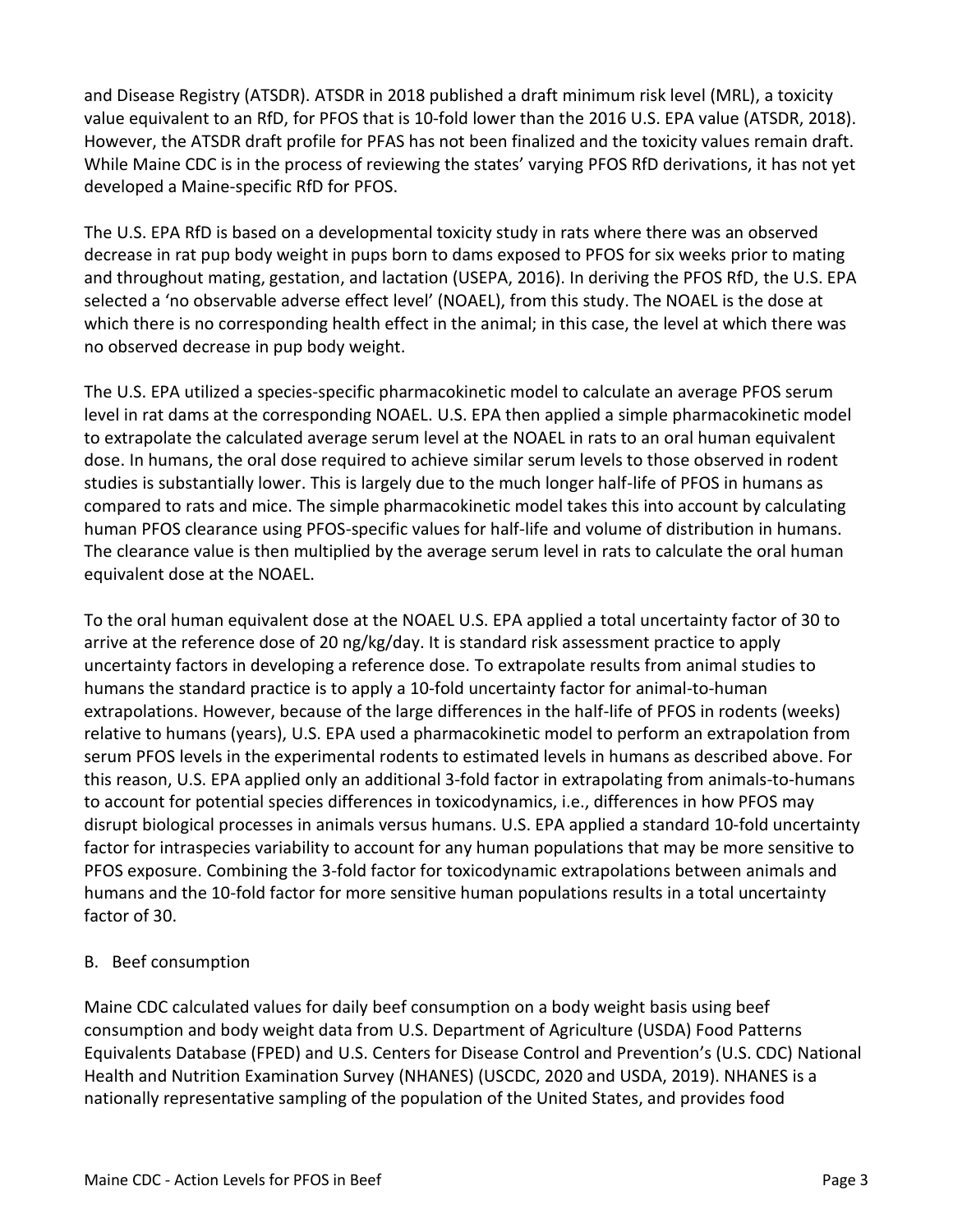consumption data collected using 2 day, 24-hour recall surveys under the What We Eat in America (WWEIA) food survey. NHANES also provides demographic and body measures data including age, gender, and body weight for individuals participating in the dietary recall surveys. USDA FPED provides the daily amount of various foods, including beef consumed, for each individual participating in the NHANES dietary recall surveys.

USDA FPED individual food consumption datasets for 2009-2010, 2011-2012, 2013-2014, and 2015- 2016 were combined with NHANES demographic and body weight datasets for the corresponding survey years<sup>2</sup>. Beef consumption in FPED individual food files was identified using food codes specific to beef and any food description that included the word 'beef' or 'hamburger' or 'cheeseburger'. Meat and cured meat variables for individuals reporting beef or foods with beef were summed for each survey day. Beef consumption rates were calculated for individuals that completed the 2-day dietary recall survey and reported consuming beef on day 1, day 2 or both days. Beef consumption, provided as ounces consumed, was averaged over the 2-day survey period. The 2-day average in ounces was converted to grams and divided by the respondent's body weight for a consumption rate on a gram per kg body weight basis (grams of beef/kg body weight/day).

Mean and 90<sup>th</sup> percentile beef consumption rates were calculated for age groups with similar intakes (Table  $1$ )<sup>3</sup>. These rates represent consumer-only rates as only individuals reporting beef consumption were included in the derivation. Maine CDC used the 90<sup>th</sup> percentile beef consumption rate to represent daily consumption for high-end consumers of beef. Using a  $90<sup>th</sup>$  or  $95<sup>th</sup>$  percentile for an exposure scenario is common practice in human health risk assessment. For example, the U.S. EPA PFOS/PFOA drinking water health advisory is based on the 90<sup>th</sup> percentile consumer-only estimate for water ingestion on a body weight basis for lactating women (USEPA, 2016). The FDA typically uses the 90<sup>th</sup> percentile of a daily intake to represent a high-end consumer (FDA, 2006).

Consumption rates were also calculated for women of child-bearing age (females, age 13 to 49) to determine if rates were higher in this population than adults (male and female combined) or young children<sup>4</sup>. However, the mean and 90<sup>th</sup> beef consumption rates for women of child-bearing age are lower than adults 20+ male female combined and rates for young children. Thus, action levels developed for young children or adults 20+ should also be protective of women of child-bearing age.

Beef consumption rates calculated on an as consumed, cooked basis were converted to rates on a raw, uncooked basis. PFOS action levels to determine when beef at a farm is adulterated applies to muscle tissue from cattle as measured on a raw muscle tissue basis or estimated from measured blood (plasma or serum) samples. A conversion factor of 1.35 was applied to the cooked, as consumed consumption rates to estimate raw, uncooked consumption rates. The 1.35 factor is based on the

 $\overline{a}$ 

<sup>2</sup> USDA FPED datasets - [https://www.ars.usda.gov/northeast-area/beltsville-md-bhnrc/beltsville-human-nutrition-research](https://www.ars.usda.gov/northeast-area/beltsville-md-bhnrc/beltsville-human-nutrition-research-center/food-surveys-research-group/docs/fped-databases/)[center/food-surveys-research-group/docs/fped-databases/](https://www.ars.usda.gov/northeast-area/beltsville-md-bhnrc/beltsville-human-nutrition-research-center/food-surveys-research-group/docs/fped-databases/)

NHANES datasets - <https://wwwn.cdc.gov/nchs/nhanes/Default.aspx>

<sup>&</sup>lt;sup>3</sup> Mean and percentile distribution estimates were calculated following NHANES analytic guidelines <https://wwwn.cdc.gov/nchs/nhanes/analyticguidelines.aspx#analytic-guidelines>

<sup>4</sup> Selection of females 13 to 49 years of age representing women of child-bearing age is consistent with U.S. EPA practice within the Exposure Factors Handbook - https://www.epa.gov/sites/production/files/2018-06/documents/efh chapter 11 update 2018.pdf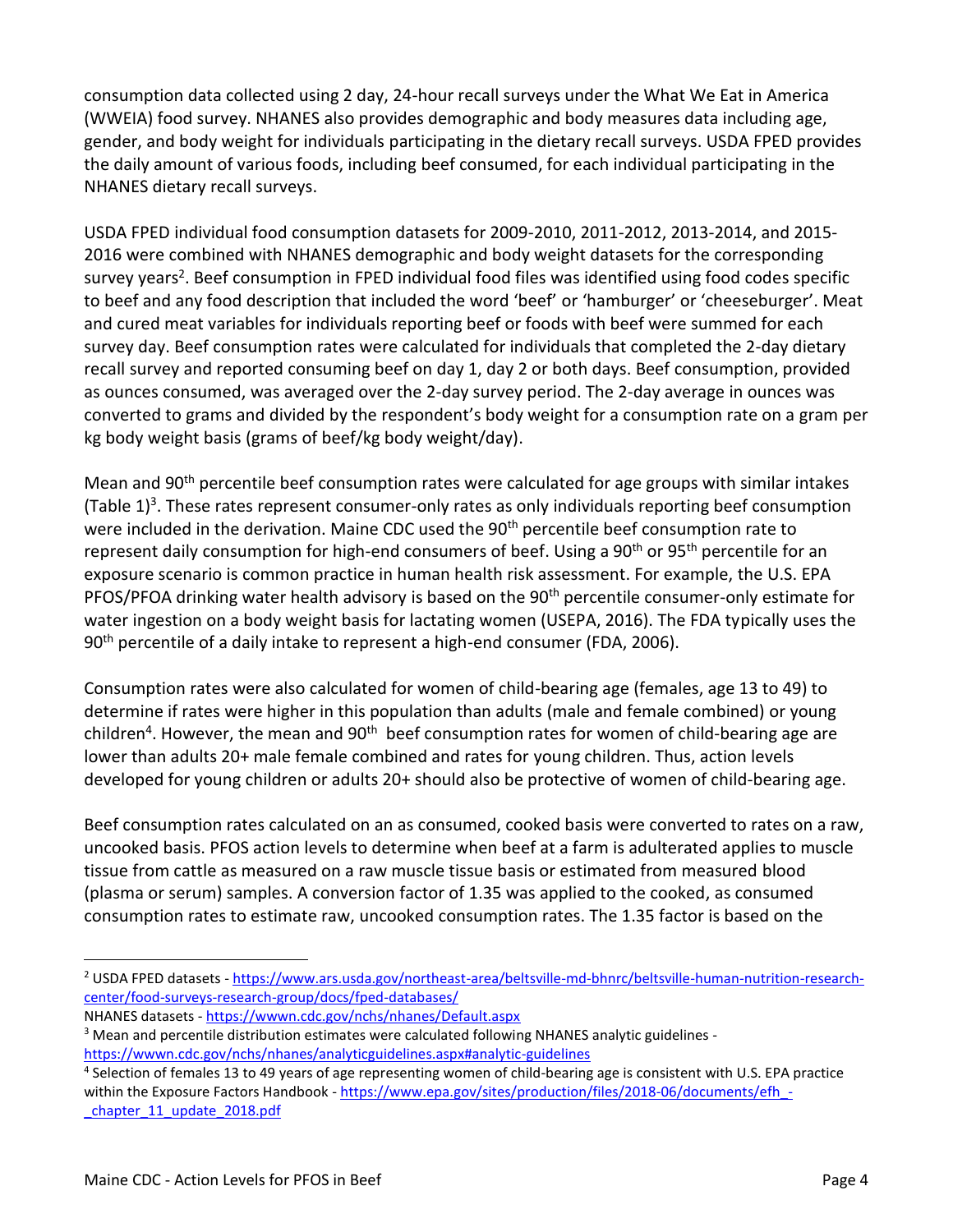average percent cooking yield (74.5%) for beef cuts and ground beef derived from USDA estimates for calculating nutrients from raw and cooked beef cut preparations (USDA, 2014).

|                      |                | As consumed, cooked<br>(g/kg bw/day) |                                                             | Raw, uncooked<br>$(g/kg$ bw/day) $*$ |                             |
|----------------------|----------------|--------------------------------------|-------------------------------------------------------------|--------------------------------------|-----------------------------|
| Age group<br>(years) | Sample<br>size | Mean<br>(95% confidence<br>interval) | 90 <sup>th</sup> Percentile<br>(95% confidence<br>interval) | Mean                                 | 90 <sup>th</sup> Percentile |
| 1 to $<$ 6           | 1426           | $1.7(1.6-1.8)$                       | $3.5$ $(3.2-3.8)$                                           | 2.3                                  | 4.7                         |
| $6$ to $<$ 12        | 1842           | $1.3(1.2-1.4)$                       | $2.6$ $(2.3-2.9)$                                           | 1.8                                  | 3.5                         |
| 12 to $<$ 20         | 1335           | $1.1(1.0-1.2)$                       | $2.4$ $(2.0-2.8)$                                           | 1.5                                  | 3.2                         |
| $20+$                | 6876           | $0.8$ (0.79-0.83)                    | $1.6(1.6-1.7)$                                              | 1.1                                  | 2.2                         |
| Women 13 to 49       | 3045           | $0.7(0.68-0.74)$                     | $1.5(1.3-1.6)$                                              | 0.9                                  | 2.0                         |

Table 1. Mean and 90<sup>th</sup> percentile consumer-only daily beef consumption rates.

Raw, uncooked mean and 90<sup>th</sup> percentile estimates were calculated by multiplying the as consumed, cooked mean and 90<sup>th</sup> percentile estimates by 1.35 to account for average percent cooking yield.

#### C. Relative source contribution

The purpose of the RSC factor is to account for additional sources of PFOS to help ensure that the daily dose of PFOS from all sources combined does not exceed the RfD. It is clear from U.S. CDC biomonitoring programs that exposure to PFOS is ubiquitous, as it is present in the blood of most of the individuals tested in recent samplings of Americans 12 years and older (USCDC, 2020). The presence of PFOS in the general U.S. population is the result of exposures from multiple sources, including dietary sources, house dust, drinking water, and indoor and outdoor air (Egeghy and Lorber, 2011; Gebbnik et al., 2015; Tittlemier et al., 2007; Trudel et al., 2008; USEPA, 2016). Serum PFOS levels may also reflect the contribution of exposure to PFOS precursors that have undergone *in vivo* biotransformation (Gebbnik et al., 2015 and Vestergren et al., 2008). Studies have estimated daily PFOS intake based on the amount of PFOS found in various dietary items and environmental media, and individual diet- and media-specific consumption rates. From these studies, the largest contributor to overall PFOS exposure seems to be the diet for adults, and diet and house dust for young children (Egeghy and Lorber, 2011; Tittlemier et al., 2007; Trudel et al., 2008). However, the magnitude and relative contribution of these daily intake estimates from various sources, such as diet, indoor dust or drinking water, are uncertain, and may not be entirely representative of current exposures for the general U.S. population.

Maine CDC calculated an RSC for background exposure based on measured PFOS serum levels in NHANES biomonitoring studies. This method - using nationally representative serum PFOS data - has the advantage of estimating a daily PFOS intake by integrating all potential sources, which better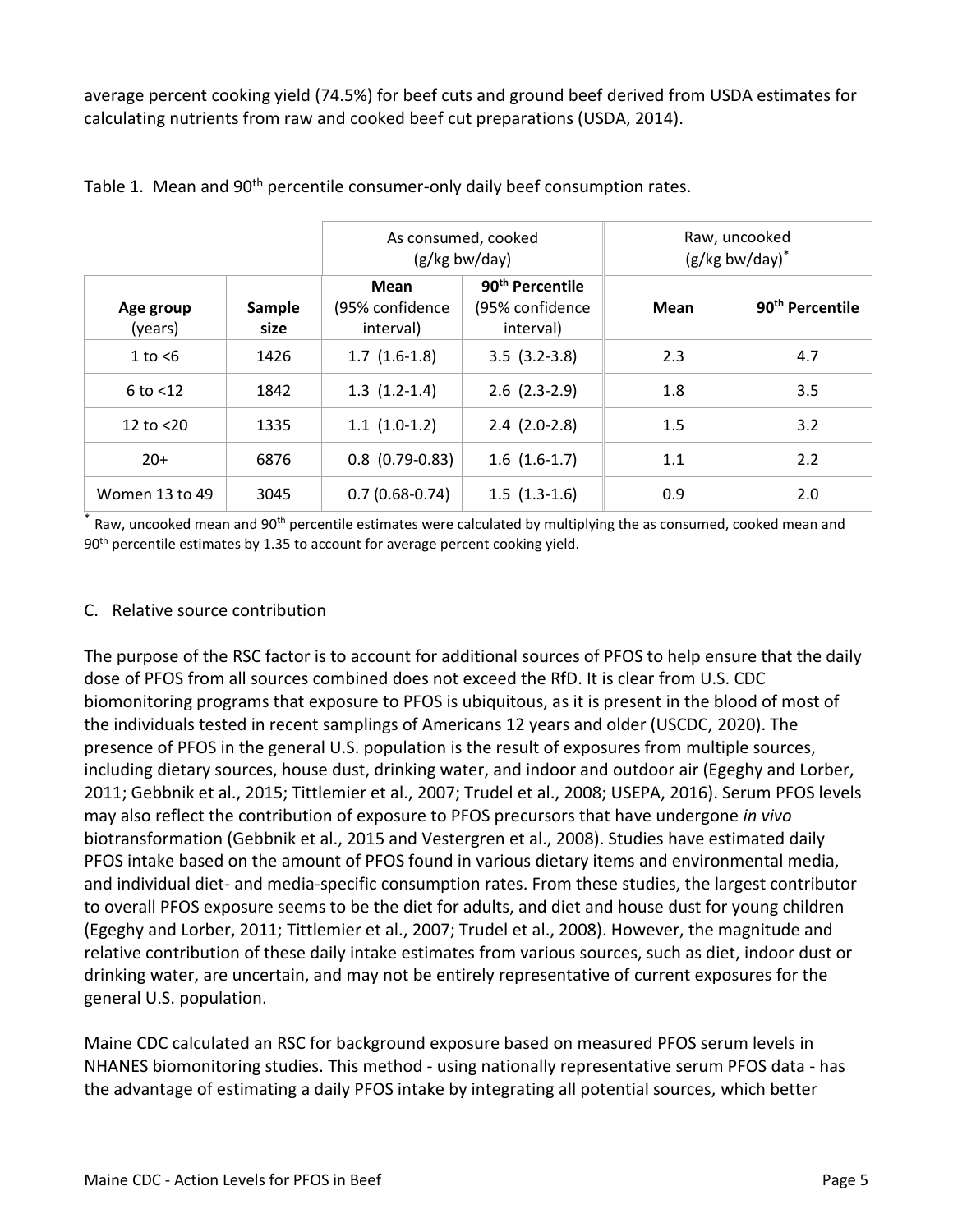represents overall PFOS exposure for the general U.S. population. Considering this daily intake to represent general background PFOS exposure, the remaining dose which could be allocated to other sources is calculated by subtracting the background exposure from the 20 ng/kg/day PFOS RfD. The RSC is derived by dividing the remaining dose by the PFOS RfD.

To derive an RSC using a background exposure estimate from serum PFOS levels, Maine CDC utilized a one-compartment pharmacokinetic model (Equation 2). This is the same pharmacokinetic model U.S. EPA utilized in their PFOS lifetime drinking water health advisory to convert a dose on a serum level basis to an oral intake dose (USEPA, 2016). A background exposure estimate was calculated with NHANES PFOS serum level data for adults age 20+ years (2015-2016 survey years). The geometric mean was selected to represent the central tendency PFOS serum level, as it is U.S. EPA guidance to use central tendencies for RSC intake estimates (USEPA, 2000). Values for volume of distribution and elimination rate as described in the U.S. EPA's drinking water health advisory for PFOS were selected (USEPA, 2016). The elimination rate parameter was adjusted with a more recent serum PFOS half-life estimate of 3.4 years (Li et al., 2017).

Background exposure  $(ng/kg/day) = CP \times kP \times Vd$  (Equation 2)

where:

 $\mathcal{CP}$  = PFOS serum concentration (5.02 ng/mL adults 20+, 3.38 ng/mL children 3-5 years old)  $kP$ = first-order elimination rate (0.00056 day<sup>-1</sup>)

 $Vd$  = volume of distribution (230 mL/kg-body weight adults, 253 mL/kg children<sup>5</sup>)

The calculated background PFOS exposure for adults based on a recent, 2015-2016, nationally representative PFOS serum level is 0.65 ng/kg/day. For children, it is uncertain how well a background PFOS exposure estimate for adults represents an exposure for a child, especially younger children. In 2013 and 2014 U.S. CDC performed PFAS biomonitoring in samplings of children age 3 to 11. The calculated background exposure for a young child based on the geometric mean PFOS serum level for a child age 3-5 years old is 0.48 ng/kg/day. These estimated background exposures of 0.65 ng/kg/day for adults and 0.48 ng/kg/day for young children were used to calculate an RSC (Equation 3).

 $RSC =$ PFOS RfD (ng/kg/day) – Background exposure (ng/kg/day) PFOS RfD (ng/kg/day)  $(Equation 3)$ 

Using the background exposure estimate for an adult or a young child in comparison to the PFOS RfD produces an RSC of 97% for adults and 98% for young children. According to U.S. EPA guidelines for drinking water, RSC values should not exceed an 80% ceiling, nor fall below a 20% floor (USEPA, 2000). As the calculated RSC using the background exposure estimate for either adults or young children is

 $\overline{\phantom{a}}$  $5$  The PFOS volume of distribution for young children was adjusted from the adult value of 230 mL/kg by a factor of 1.1 to account for age-specific differences during young childhood (Goeden et al., 2019).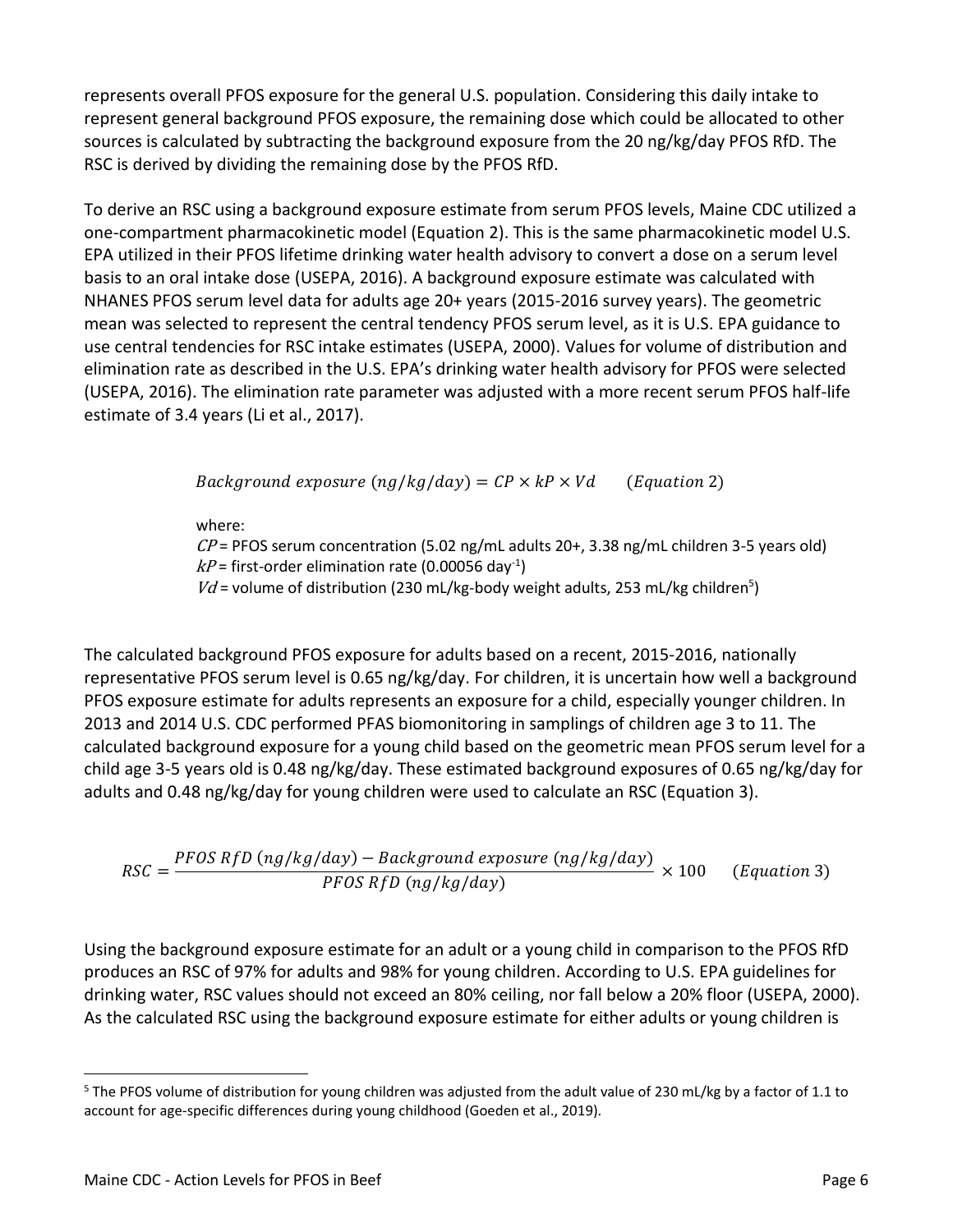above the 80% ceiling, the RSC was limited to 80%. The RSC of 80% is the result of a relatively small background exposure as compared to the RfD.

It may also be appropriate to consider exposure to additional PFAS such as PFHxS, PFOA, and PFNA. These PFAS may have toxicities similar to PFOS and potentially have an additive effect. Daily background exposures for PFHxS, PFOA, and PFNA were calculated using the one-compartment pharmacokinetic model with NHANES serum data and volume of distribution and clearance rates specific to each PFAS. Adult background exposures from geometric mean serum levels for PFHxS, PFOA and PFNA are 0.078, 0.22 and 0.091, respectively. For children, background exposure estimates are 0.05 ng/kg/day for PFHxS, 0.31 ng/kg/day for PFOA and 0.13 ng/kg/day for PFNA. Using the sum of PFOS, PFOA, PFHxS and PFNA background exposures, 1.04 ng/kg/day for adults or 0.97 ng/kg/day for 3 to 5-year-old children, the calculated RSC is 95%.

#### Action level calculations

*PFOS beef action level*, *Child* 
$$
_{1-\leq 6 \text{ years old}} = \frac{20 \ (ng/kg \ body \ weight/day)}{4.7 \ (g/kg \ body \ weight/day)} \times 0.8 = 3.4 \ ng/g
$$

$$
PFOS\, \text{beef action level,} \text{Adult}_{20+\text{years old}} = \frac{20 \, (ng/kg\, body\, weight/day)}{2.2 \, (g/kg\, body\, weight/day)} \times 0.8 = 7.3 \, ng/g
$$

## **Discussion**

Maine CDC developed age-specific action levels for PFOS in beef of 3.4 ng/g for young children and 7.3 ng/g for adults, assuming a 90<sup>th</sup> percentile beef consumption rate on a raw, uncooked basis, and allowing 80% of the reference dose to come from beef consumption. These action levels apply to PFOS levels measured directly in uncooked muscle tissue or to muscle tissue concentrations estimated from measured blood levels in beef cattle. These action levels are established as guidance for determining whether a farm's beef from cattle should be considered adulterated, and therefore should neither be sold or delivered for sale in accordance with Title 22 MRS §2155-A.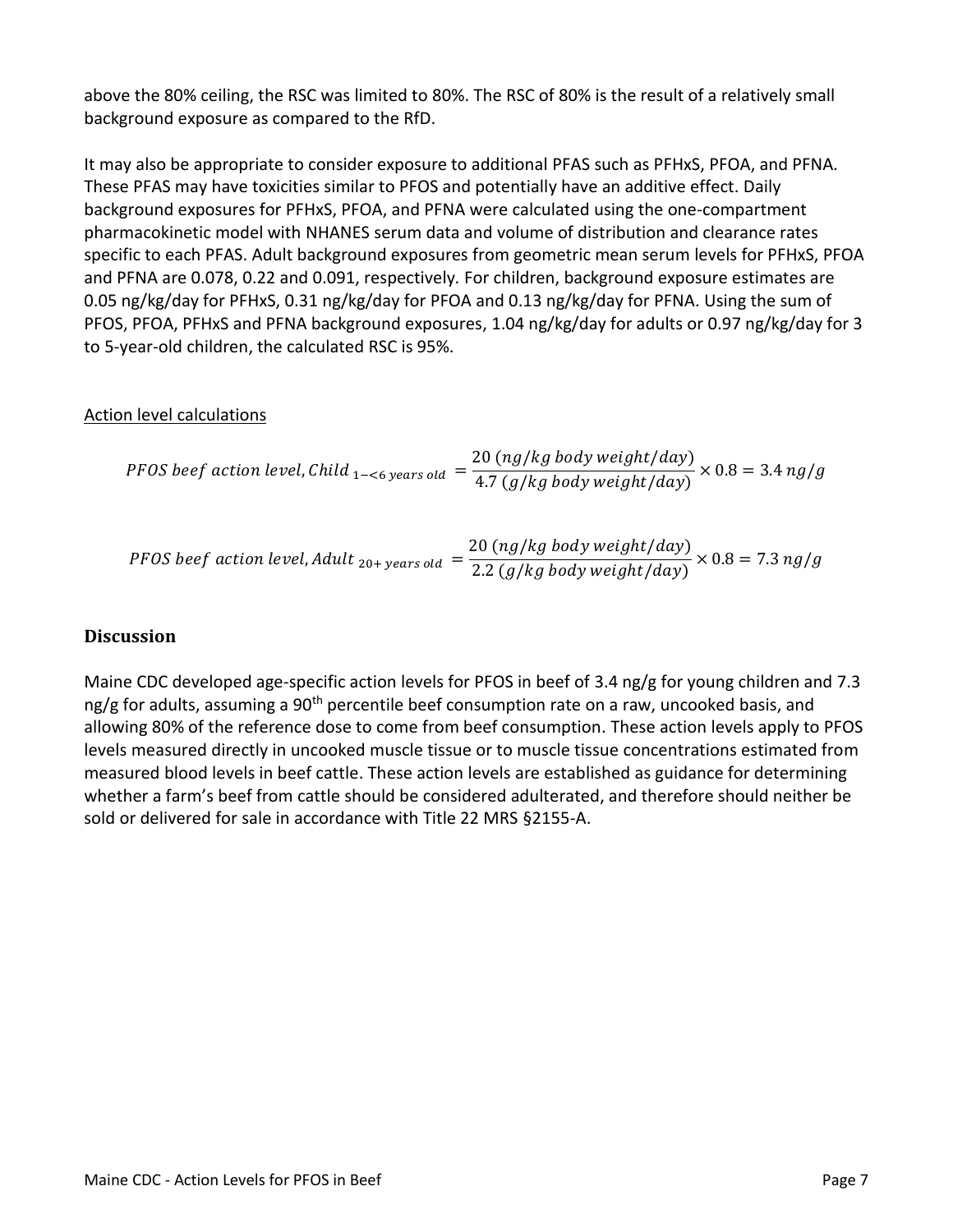## **References**

- ATSDR. 2018. Toxicological Profile for Perfluoroalkyls Draft for Public Comment. June 2018. <https://www.atsdr.cdc.gov/toxprofiles/tp200.pdf>
- CA. 2019. Notification Level Recommendations for Perfluorooctanoic Acid (PFOA) and Perfluorooctane Sulfonate (PFOS) in Drinking Water. California Environmental Protection Agency, Office of Environmental Health Hazard Assessment, Pesticide and Environmental Toxicology Branch. <https://oehha.ca.gov/media/downloads/water/chemicals/nl/final-pfoa-pfosnl082119.pdf>
- Egeghy, P.P., and Lorber, M. 2011. An assessment of the exposure of Americans to perfluorooctane sulfonate: a comparison of estimated intake with values inferred from NHANES data. J Expo Sci Environ Epidemiol. 21(2):150-68. DOI:<https://dx.doi.org/10.1038/jes.2009.73>
- FDA. 2006. Guidance for Industry: Estimating Dietary Intake of Substances in Food. Office of Food Additive Safety, Center for Food Safety and Applied Nutrition (CFSAN) at the U.S. Food and Drug Administration. Last accessed August 3, 2020[. https://www.fda.gov/regulatory-information/search-fda-guidance](https://www.fda.gov/regulatory-information/search-fda-guidance-documents/guidance-industry-estimating-dietary-intake-substances-food)[documents/guidance-industry-estimating-dietary-intake-substances-food](https://www.fda.gov/regulatory-information/search-fda-guidance-documents/guidance-industry-estimating-dietary-intake-substances-food)
- Federal Register. 1992. Part III. Environmental Protection Agency. 40 CFR Parts 141 and 142. National Primary Drinking Water Regulations; Synthetic Organic Chemicals and Inorganic Chemicals; Final Rule. (57 FR 31776).
- Gebbink, W.A., Berger, U., Cousins, I.T. 2015. Estimating human exposure to PFOS isomers and PFCA homologues: the relative importance of direct and indirect (precursor) exposure. Environ Int. 74:160-9. DOI: <https://dx.doi.org/10.1016/j.envint.2014.10.013>
- Goeden, H.M., Greene, C.W., Jacobus, J.A. 2019. A transgenerational toxicokinetic model and its use in derivation of Minnesota PFOA water guidance. J Expo Sci Environ Epidemiol. (2):183-195. DOI: [10.1038/s41370-018-0110-5](https://doi.org/10.1038/s41370-018-0110-5)
- Li, Y., Fletcher, T., Mucs, D., Scott, K., Lindh, C.H., Tallving, P., Jakobsson, K. 2018 Half-lives of PFOS, PFHxS and PFOA after end of exposure to contaminated drinking water. Occup Environ Med. 75(1):46-51. DOI: [10.1136/oemed-2017-104651](https://doi.org/10.1136/oemed-2017-104651)
- MA. 2019. Technical Support Document Per- and Polyfluoroalkyl Substances (PFAS): An Updated Subgroup Approach to Groundwater and Drinking Water Values. Massachusetts Department of Environmental Protection, Office of Research and Standards. [https://www.mass.gov/doc/per-and-polyfluoroalkyl-substances](https://www.mass.gov/doc/per-and-polyfluoroalkyl-substances-pfas-an-updated-subgroup-approach-to-groundwater-and/download)[pfas-an-updated-subgroup-approach-to-groundwater-and/download](https://www.mass.gov/doc/per-and-polyfluoroalkyl-substances-pfas-an-updated-subgroup-approach-to-groundwater-and/download)
- MI. 2019. Health-Based Drinking Water Value Recommendations for PFAS In Michigan. Michigan Science Advisory Workgroup. [https://www.michigan.gov/documents/pfasresponse/Health-](https://www.michigan.gov/documents/pfasresponse/Health-Based_Drinking_Water_Value_Recommendations_for_PFAS_in_Michigan_Report_659258_7.pdf)[Based\\_Drinking\\_Water\\_Value\\_Recommendations\\_for\\_PFAS\\_in\\_Michigan\\_Report\\_659258\\_7.pdf](https://www.michigan.gov/documents/pfasresponse/Health-Based_Drinking_Water_Value_Recommendations_for_PFAS_in_Michigan_Report_659258_7.pdf)
- MN. 2019. Toxicological Summary for: Perfluorooctane sulfonate. Minnesota Department of Health, Health Risk Assessment Unit, Environmental Health Division. <https://www.health.state.mn.us/communities/environment/risk/docs/guidance/gw/pfos.pdf>